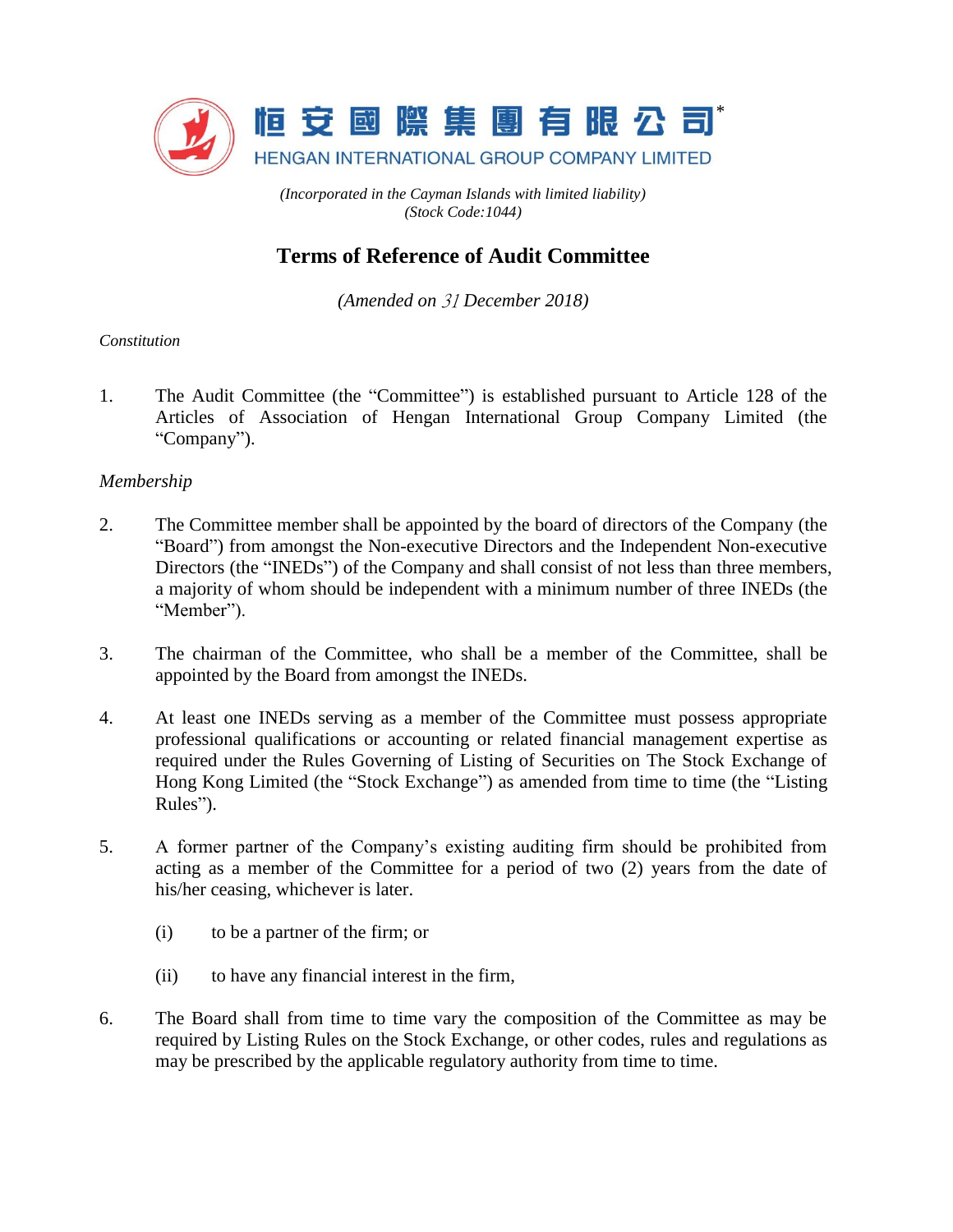## *Secretary*

7. The Company Secretary should be the secretary of the Committee.

#### *Authority*

- 8. The Committee is authorized by the Board to investigate any activity within its terms of reference. It is authorized to seek any information it requires from any employee and all employees are directed to co-operate with any request made by the Committee.
- 9. The Committee is authorized to obtain external independent professional advice and to secure the attendance of outsiders with relevant experience and expertise if necessary.
- 10. The Committee shall be provided with sufficient resources to perform its duties.

## *Duties*

11. The duties of the Committee shall be:

#### Relationship with the Company's auditors

- (a) to be primarily responsible for making recommendations to the Board on the appointment, reappointment and removal of the external auditor, and to approve the remuneration and terms of engagement of the external auditor, and any questions of its resignation or dismissal;
- (b) to review and monitor the external auditor's independence and objectivity and the effectiveness of the audit process in accordance with applicable standards. The audit committee should discuss with the auditor the nature and scope of the audit and reporting obligations before the audit commences;
- (c) to develop and implement policy on engaging an external auditor to supply nonaudit services. For this purpose, "external auditor" includes any entity that is under common control, ownership or management with the audit firm or any entity that a reasonable and informed third party knowing all relevant information would reasonably conclude to be part of the audit firm nationally or internationally. The Committee should report to the Board, identifying and making recommendations on any matters where action or improvement is needed ; and
- (d) to act as the key representative body for overseeing the Company's relations with the external auditor.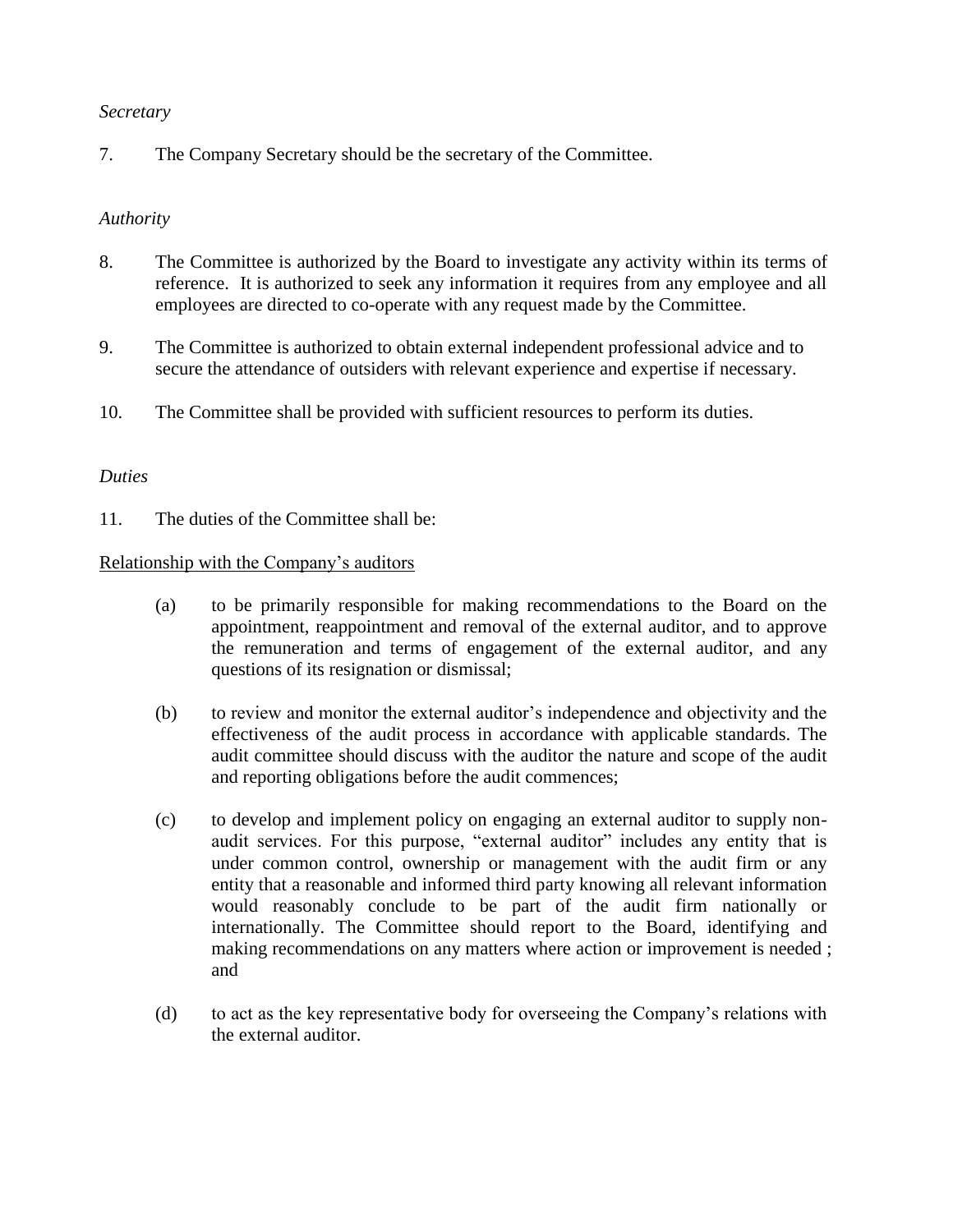# Review of the Company's financial information

- (e) to monitor integrity of the Company's financial statements and annual report and accounts, half-year report and, if prepared for publication, quarterly reports, and to review significant financial reporting judgments contained in them. In reviewing these reports before submission to the Board, the Committee should focus particularly on: -
	- (i) any changes in accounting policies and practices;
	- (ii) major judgmental areas;
	- (iii) significant adjustments resulting from audit;
	- (iv) the going concern assumptions and any qualifications;
	- (v) compliance with accounting standards; and
	- (vi) compliance with the Listing Rules and legal requirements in relation to financial reporting;
- (f) Regarding (e) above:-
	- (i) Members should liaise with the Board and senior management and the Committee must meet, at least twice a year, with the Company's auditors; and
	- (ii) the Committee should consider any significant or unusual items that are, or may need to be, reflected in the report and accounts, it should give due consideration to any matters that have been raised by the Company's staff responsible for the accounting and financial reporting function, compliance officer or auditors;

# Oversight of the Company's financial reporting system, risk management and internal control systems.

- (g) to review the Company's financial controls, internal controls and risk management systems;
- (h) to discuss the risk management and internal control systems with management to ensure that management has performed its duty to have effective systems. This discussion should include the adequacy of resources, staff qualifications and experience, training programmes and budget of the Company's accounting and financial reporting function;
- (i) to consider major investigation findings on risk management and internal control matters as delegated by the Board or on its own initiative and management's response to these findings;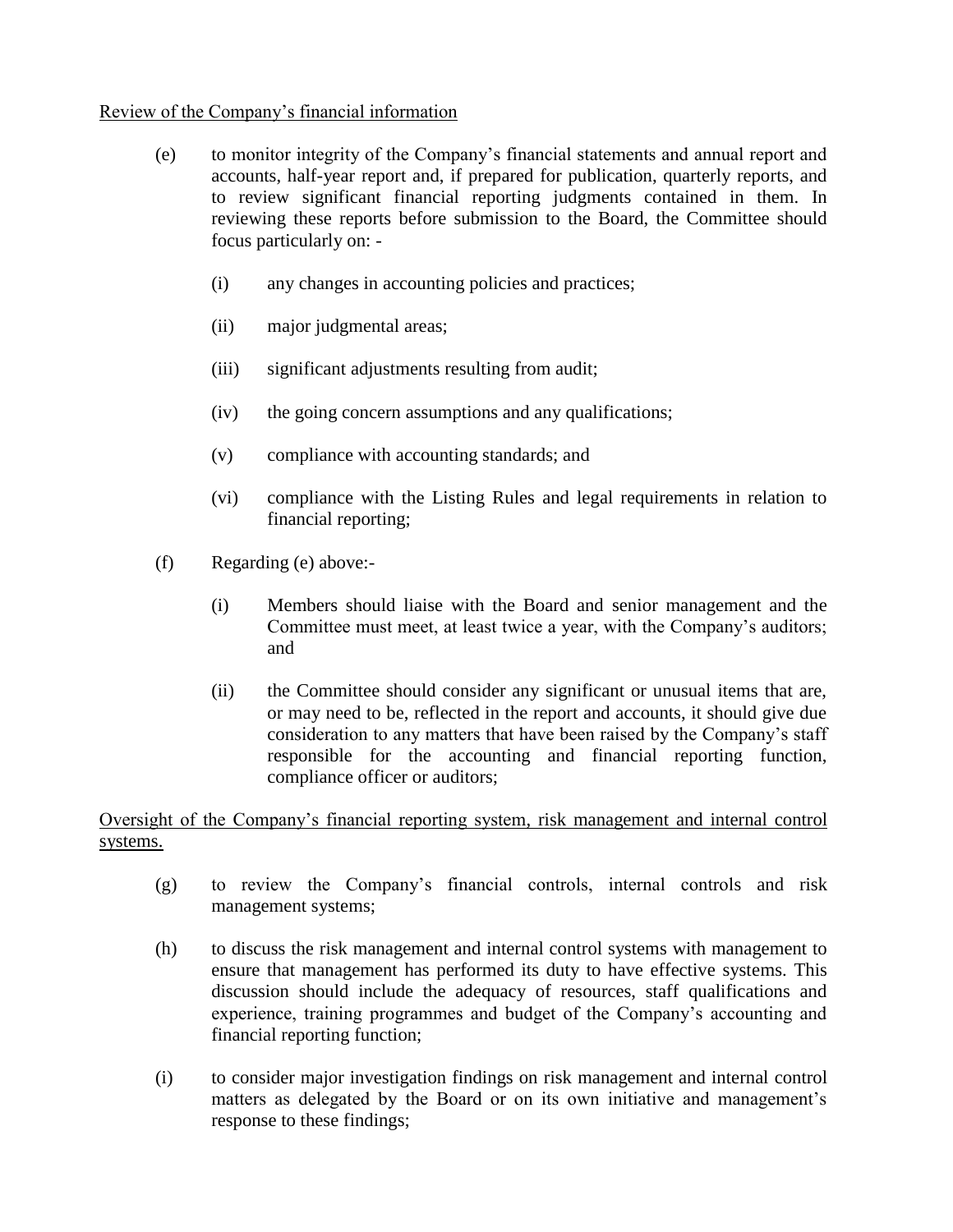- (j) where an internal audit function exists, to ensure co-ordination between the internal and external auditors, and to ensure that the internal audit function is adequately resourced and has appropriate standing within the Company, and to review and monitor its effectiveness;
- (k) to review the group's financial and accounting policies and practices;
- (l) to review the external auditor's management letter, any material queries raised by the auditor to management about accounting records, financial accounts or systems of control and management's response;
- (m) to ensure that the Board will provide a timely response to the matters raised in the external auditor's management letter;
- (n) to review arrangements employees of the Company can use, in confidence, to raise concerns about possible improprieties in financial reporting, internal controls or other matters. The Committee should ensure that proper arrangements are in place for fair and independent investigation of these matters and for appropriate follow-up action;
- (o) to act as the key representative body for overseeing the Company's relations with its external auditors
- (p) to report to the Board on the relevant matters set out in the Corporate Governance Code in Appendix 14 to the Listing Rules as amended from time to time; and
- (q) to consider other topics, as defined by the Board.

## *Committee Meetings*

## Attendance at meetings

12. The Chief Financial Officer and/or Deputy Chief Financial Officer and a representative of the external auditors shall normally attend meetings. The Head of Internal Audit shall also attend the meeting if he has any significant findings to report to the Committee.

## **Frequency**

13. The Committee shall meet at least twice a year. Additional meetings should be held if the Committee or the external auditors shall so request. However, at least once a year the Committee shall meet with the external auditors without executive Board members present.